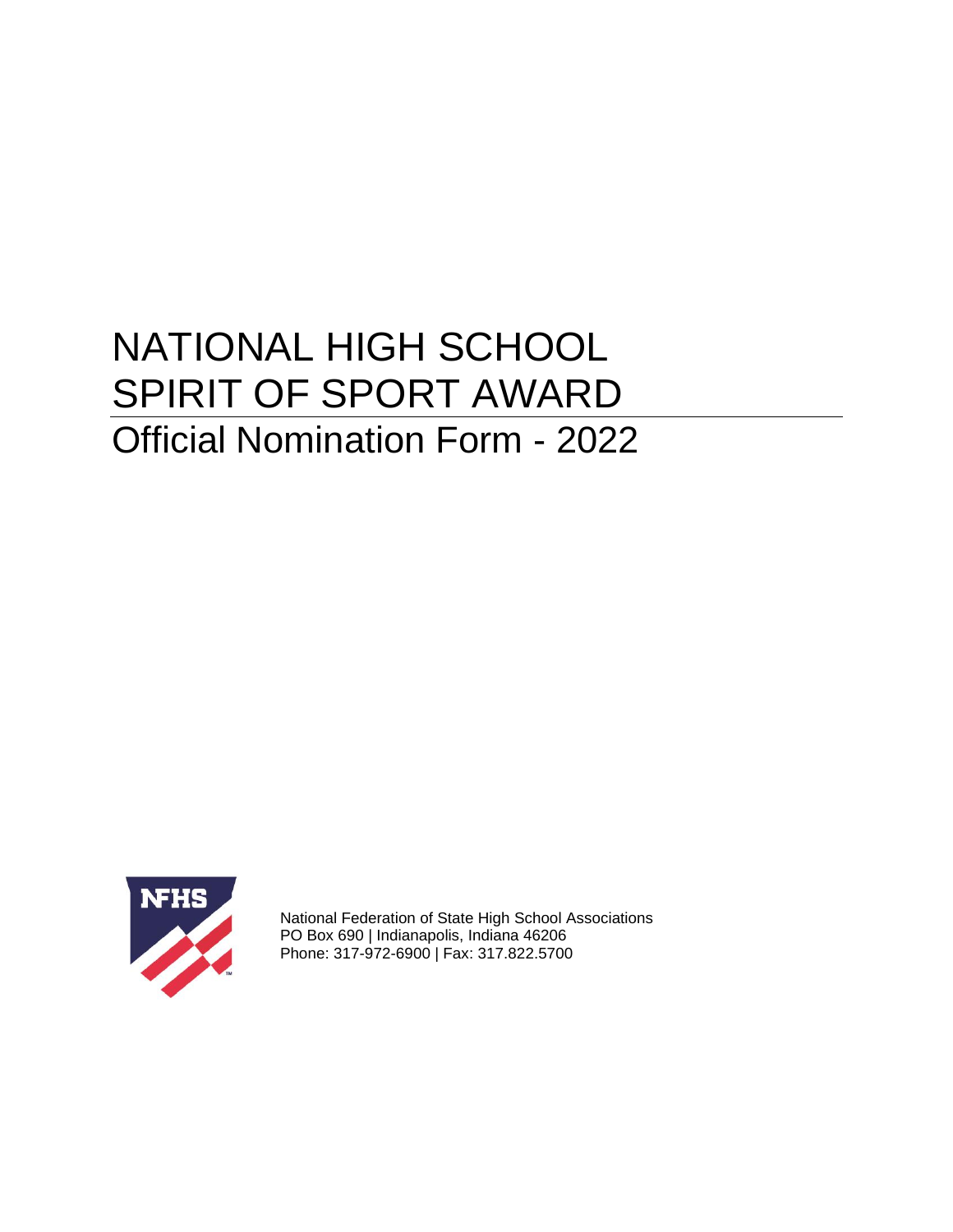# **INSTRUCTIONS**

The NFHS has developed its "National High School Spirit of Sport Award," which will be conferred to eight section winners as well as one national winner. The recipient must be an individual from a high school that is a member of an NFHS-member athletic or activity association.

The recipient could be a coach, athletic administrator, administrator, contest official, trainer, studentathlete or any others associated with the school or the school's athletic program.

This award seeks to recognize those individuals who exemplify the ideals of the positive spirit of sport that represent the core mission of education-based athletics. The award may be given in recognition of a specific act or for an activity of longer duration.

For example, it could be awarded to an individual (or group) that:

\*has demonstrated exemplary sportsmanship and/or citizenship in playing the game as it should be played;

\*has exceeded normal expectations in assisting others within the school or community; or

\*has overcome adversity or a challenging circumstance.

In the instance of a student, that student must be in good academic standing within his or her respective high school. Among the qualifying criteria that will be used are the student's grade-point average, the activities in which he or she is involved, and community involvement. Other candidates should possess similar positive character traits, such as a high level of integrity and ethics.

The nomination must be for something that occurred between January 1, 2021 and January 31, 2022. Nominated individuals do not necessarily need to still be enrolled in high school at the time of the nomination.

The NFHS seeks to identify worthy award recipients by nominations submitted by the membership. Those nominations may be made by member high school associations or by high schools working through the member high school associations. In the instance of a nomination originating from a high school, it must be forwarded to the high school association within its particular state. A listing of all state associations is featured on the NFHS Website at [www.nfhs.org](http://www.nfhs.org/)

The member state association would then review all nominations, select the one nomination it deems worthy, sign the nomination form indicating its endorsement and approval and forward it to the NFHS. Each state association may submit just one nominee to the NFHS.

#### **To submit a nomination for this award, please complete and return this nomination form to the MIAA Office, attn: Peter Smith, not later than Wednesday, January 26, 2022. This form may be emailed to [psmith@miaa.net](mailto:psmith@miaa.net) or faxed to 508-541-9834.**

This nomination form is the primary criterion in the nomination process. Support materials are encouraged, but not required. We would ask that you limit your support materials to a reasonable number.

The section winners and the national winner will be publicized in an NFHS press release, as well as in "High School Today." In addition, the national winner will be recognized in person at the NFHS Summer Meeting. Information regarding the national recipient will be included in a video that will be shown there. Information regarding the section winners will be included in a video that will be shown there.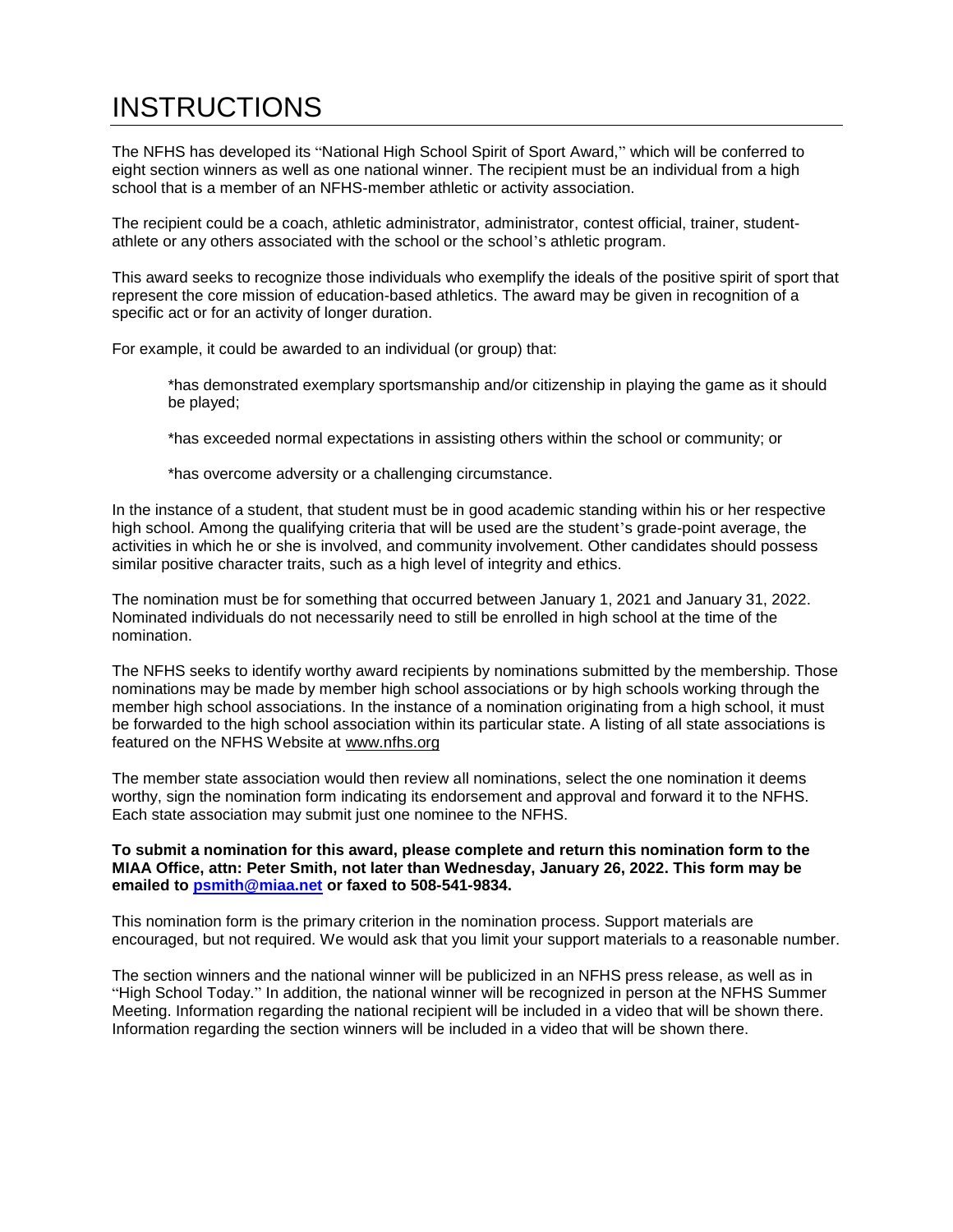### NATIONAL HIGH SCHOOL SPIRIT OF SPORT AWARD NOMINEE

**The deadline for returning the completed nomination to the MIAA Office is Wednesday, January 26, 2022.**

Name of Nominee:<br>
<u>Name</u> of Nominee:

*(first, middle, last)*

### *Individual Submitting Nomination:*

| Name: Name: |
|-------------|
| Phone:      |
|             |
|             |
|             |
| Date:       |

### *State Association Endorsement:*

Name: 2008. 2009. 2010. 2010. 2010. 2010. 2010. 2010. 2010. 2010. 2010. 2010. 2010. 2010. 2010. 2010. 2010. 20

Title: **The Community of the Community of the Community of the Community of the Community of the Community of the Community of the Community of the Community of the Community of the Community of the Community of the Commun** 

Signature: the contract of the contract of the contract of the contract of the contract of the contract of the contract of the contract of the contract of the contract of the contract of the contract of the contract of the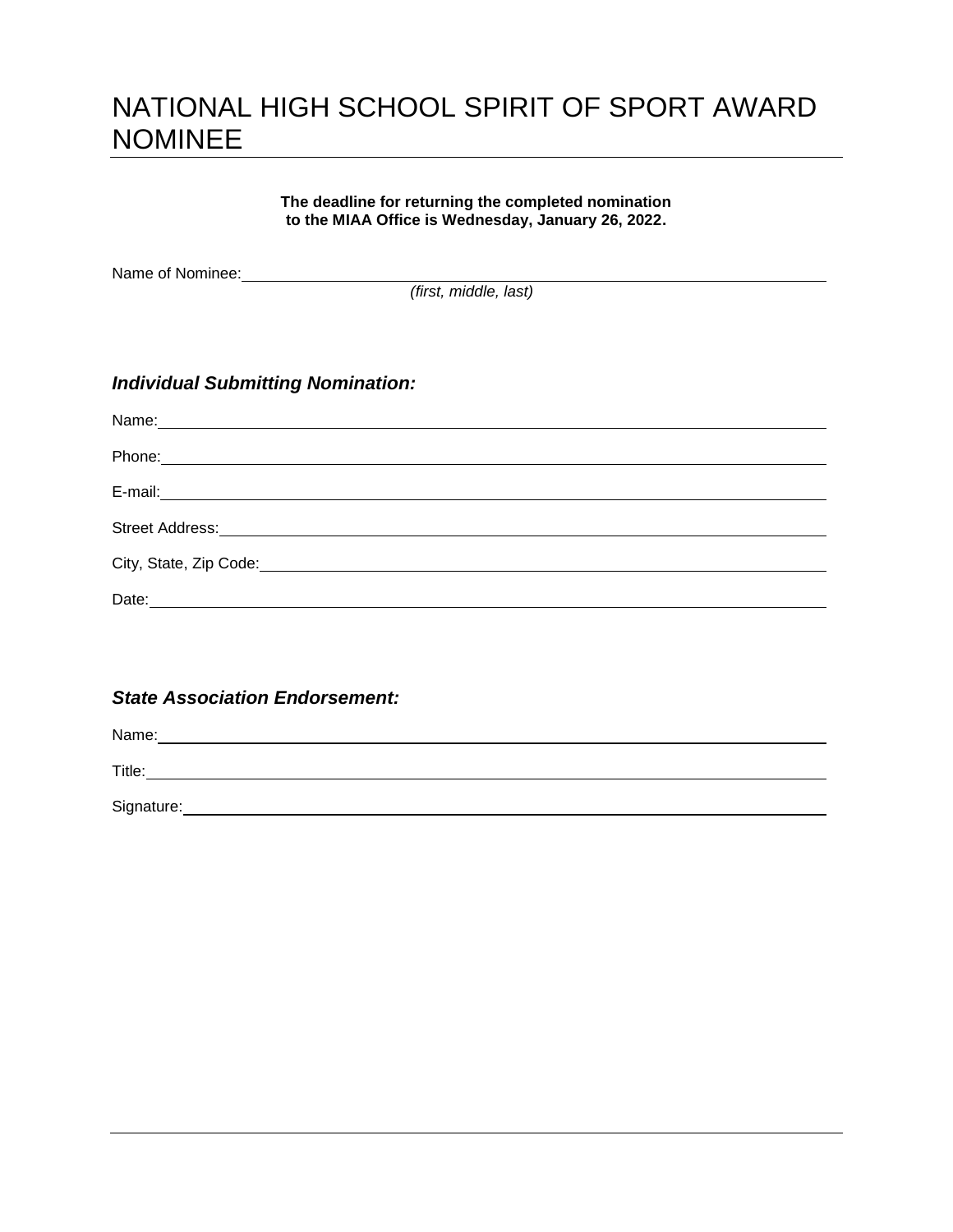# NOMINEE INFORMATION SHEET

### **The deadline for returning the completed nomination to the MIAA Office is Wednesday, January 26,2022.**

| □ Student □ Coach □ Administrator □ Official □ Trainer                                                                                                                                                                              |
|-------------------------------------------------------------------------------------------------------------------------------------------------------------------------------------------------------------------------------------|
|                                                                                                                                                                                                                                     |
|                                                                                                                                                                                                                                     |
| (first, middle, last)                                                                                                                                                                                                               |
|                                                                                                                                                                                                                                     |
| (street address)                                                                                                                                                                                                                    |
|                                                                                                                                                                                                                                     |
| (city, state, zip)                                                                                                                                                                                                                  |
|                                                                                                                                                                                                                                     |
|                                                                                                                                                                                                                                     |
| School (if any): <u>contained</u> and the set of any set of any set of any set of any set of any set of any set of any set of any set of any set of any set of any set of any set of any set of any set of any set of any set of an |
| City: <u>Call Communication</u>                                                                                                                                                                                                     |
|                                                                                                                                                                                                                                     |